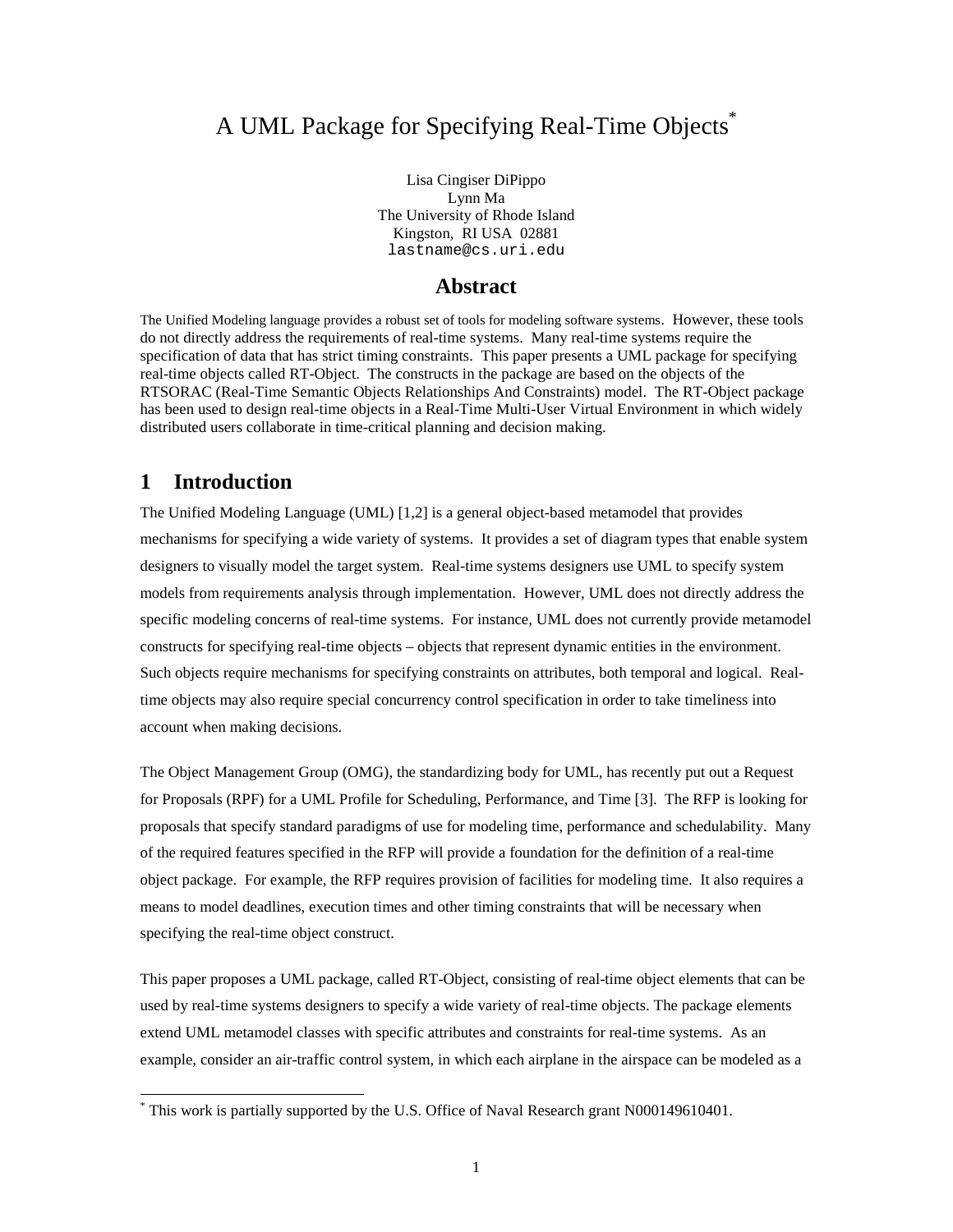real-time object. The designer of the system can include the UML RT-Object package when building their design. Then any real-time objects in the system, like the airplane object, can extend the classes in the package with application specific features. This alleviates from the system designers the necessity of defining real-time features, such as deadlines, and worst case execution times, that are common to most real-time objects.

The remainder of this paper is organized as follows. Section 2 provides background and related work in UML, real-time extensions to UML, and the real-time object model on which this work is based. Section 3 presents the RT-Object package, first describing the metamodel features that it extends, and then describing the new elements that we have defined. Section 4 provides an example of how the RT-Object package was used in the design of a real-time multi-user virtual environment application. Section 5 concludes by summarizing the contributions of this work, and discussing some future work.

## **2 Background**

This section provides background on the UML modeling language and the mechanisms that are used to create the RT-Object package. It also reviews other work that has been done in extending UML for realtime system specification. Finally, the section describes the RTSORAC (Real-Time Semantic Object Relationships and Constraints) model for real-time objects on which the RT-Object package is based.

#### *2.1 UML*

UML is a third-generation object-oriented modeling language for specifying, constructing, visualizing, and documenting software systems [2]. The original designers of UML incorporated the object-oriented community's consensus on core modeling concepts, with the ability to specify extensions for specific types of applications. System designers use UML diagrams to develop software. The diagrams can be augmented with constraints, expressed in a formal constraint language, to more precisely express the semantics of the application.

The UML metamodel defines the constructs that designers can use in modeling software systems. The metamodel is represented by a Foundation Package that contains all of the constructs provided by UML for modeling software systems. The constructs of the Foundation Package are described using UML diagrams.

### **2.1.1 Diagrams**

Several types of diagrams are provided by UML for visualizing the design of a software system. We will describe several of these diagrams that can be useful for specifying real-time systems. A *class diagram* is used to model the important abstractions in the system, and how they relate to each other. Class diagrams can model entities and relationships. A class diagram specifies the attributes and operations that objects of this class exhibit. Figure 1a illustrates a simple airplane class with attributes such as speed, location, and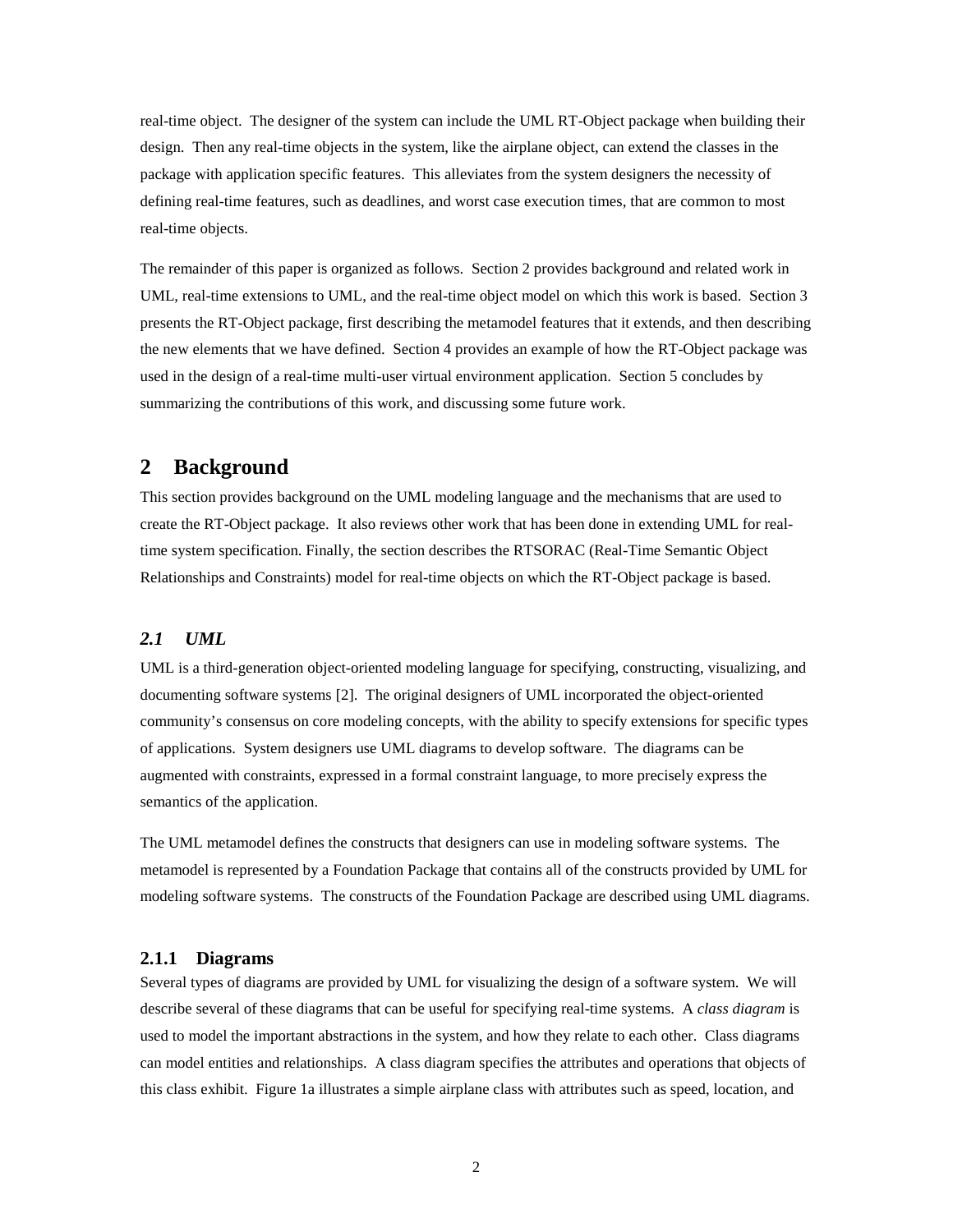

**Figure 1 - Example Airplane Diagrams**

direction, and operations to update and read the attributes. An object diagram is similar to a class diagram, except that it represent an object, or an instance of a specified class. An object diagram can be used to express a snapshot of an instance of a class within a particular scenario.

A scenario is a particular path through the system functionality. UML provides two types of diagrams to illustrate scenarios: *sequence diagrams* and *collaboration diagrams*. A sequence diagram shows the sequence of messages between objects. Messages passed between objects are modeled with horizontal lines. The passage of time is indicated by vertical position in the diagram. Figure 1b shows a sequence diagram for an airplane tracking operation. In this application, a human user makes a request to track a particular target. The *TargetApp* object receives the request and calls *GetLocation* on one or more *Airplane* objects. The *Airplane* returns its location to the *TargetApp* object, which aggregates its results and sends a target back to the user.

A collaboration diagram shows a view of the interactions or structural relationships that occur between objects in the model. Figure 1c shows the same airplane tracking example in a collaboration diagram. The difference between the sequence diagram and the collaboration diagram is that while the collaboration diagram specifies the relationships among the classes in a scenario, the sequence diagram specifies the timing involved in the scenario. This can be useful when designing real-time systems.

### **2.1.2 Constraints**

Constraints in UML are expressed using the Object Constraint Language (OCL). OCL is designed to augment class diagrams with additional information that cannot be otherwise expressed by UML diagrams. OCL allows the definition of both metamodel constraints, and user-level constraints. The main purpose of OCL is to specify restrictions on the possible system states with respect to a given model [4]. OCL constraints are declarative. That is, they express what the constraint is, but does not specify how it should be maintained.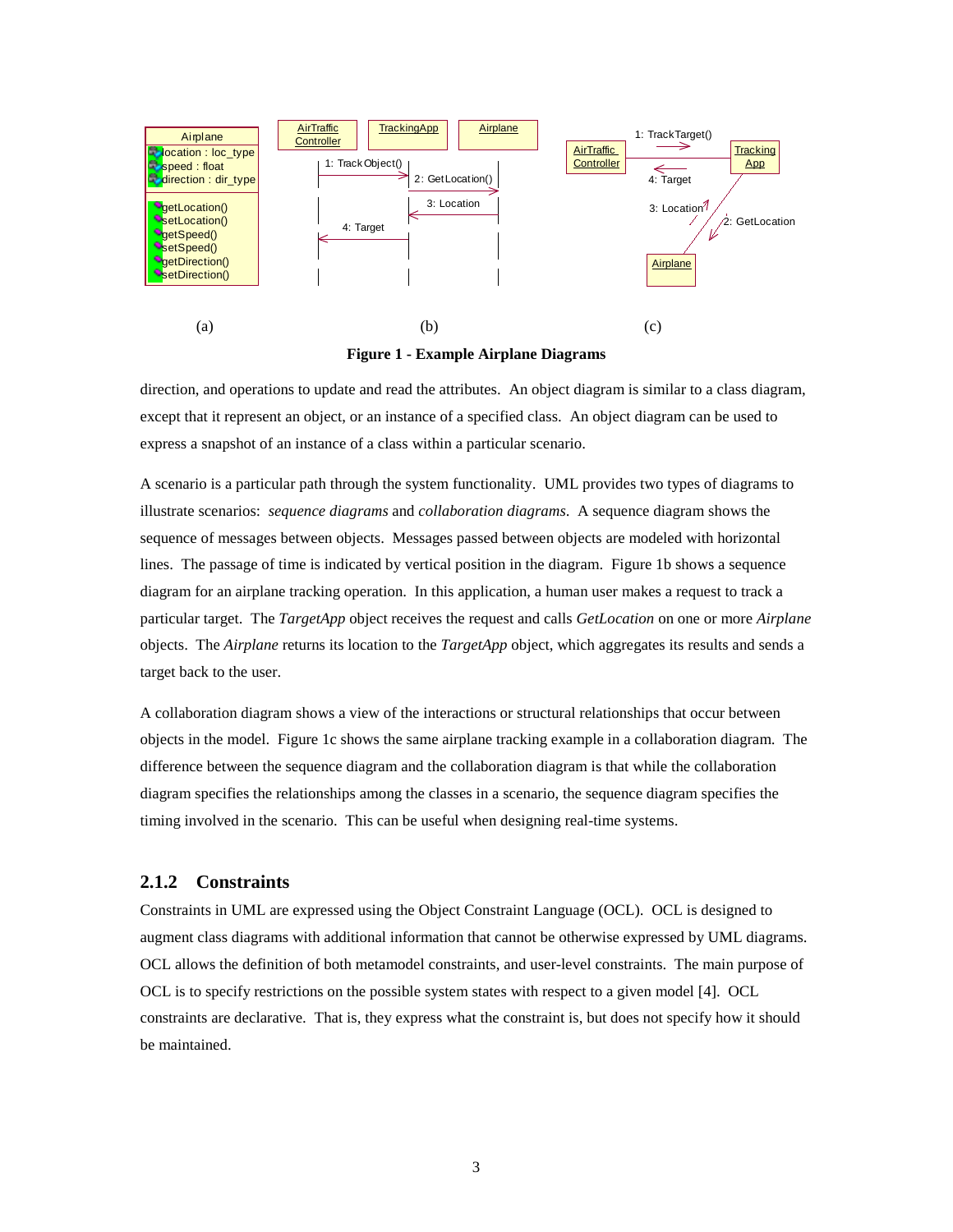

**Figure 2 - Airplane Constraints**

According to the UML metamodel, any kind of ModelElement (one of the the most general structures in the UML metamodel) can be associated with a constraint. Figure 2 shows the *Airplane* class diagram of Figure 1a augmented with a constraint that specifies that each airplane in the tracking application has a *speed > 0*. Notice that the constraint is a notation associated with a class, and not a part of the class itself. For a full description of the expressiveness of OCL, see [5].

#### **2.1.3 Foundation Package**

The UML Foundation Package is the infrastructure for UML. It is made up of three subpackages: the Core, the Extension Mechanisms, and the Data Types [1]. The Core package defines the basic abstract and concrete constructs needed for the development of object models. Figure 3 displays the backbone of the Core package. As the diagram illustrates, any entity in a model is derived from the general class *ModelElement*. Notice the relationship between *ModelElement* and *Constraint*. As stated in Section 2.1.2, a constraint can be expressed on any entity in the model, by associating it with that element. The Foundation package also expresses the basic constructs of object modeling, such as classifier, attribute, method, operation, etc. In an application of these metamodel constructs, the associations among them are displayed in class diagrams, such as in Figure 1a, where the attributes and operations are expressed as an integral part of the class.

The Extension Mechanisms package specifies how the model elements can be customized and extended. It defines the semantics for stereotypes, constraints and tagged values [1]. A stereotype extends an existing model element by introducing additional values, constraints, and graphical representations. It shares the attributes, associations, and operations of its base class, and cannot add others. Creating stereotypes allows users to customize model elements for a particular application. A tagged value allows arbitrary information to be attached to a model element. Tagged values are often associated with stereotypes to specify extra information required by the specific application.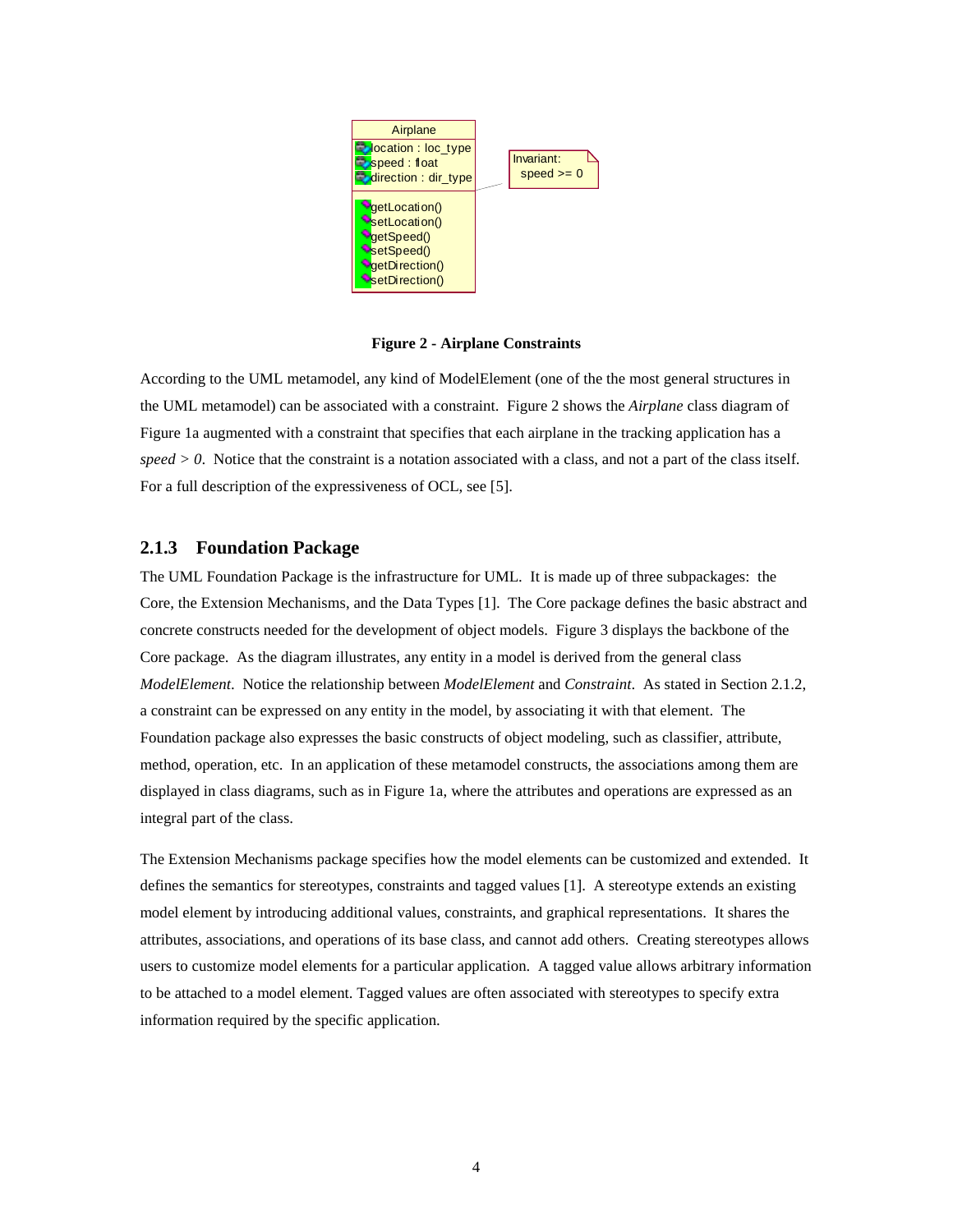

**Figure 3 - UML Core Package Backbone**

## *2.2 Real-Time UML*

The OMG's standardization effort towards a real-time UML has been motivated by a lack of direct support in the standard for key elements necessary to real-time systems design. The RFP requires that responses include mechanisms to handle real-time features, such as the following [3]:

- 1. **Models of physical time**. Responses should include models for universal time, mission time, discrete and continuous time, global and local time.
- 2. **Timing Specifications.** Responses should include modeling of timing specifications such as deadlines, periods, frequencies, execution times, time budgets, and inter-arrival times should be included.
- 3. **Timing Facilities**. Responses should include specification for timing facilities such as time resolution, synchronization, timer object, and clocks.
- 4. **Resource Management**. Responses should provide a means to model physical resources, such as CPU, and non-physical resources, such as buffers. They should also specify techniques for managing resources.
- 5. **Concurrency**. Responses should provide a way to specify various concurrency schemes.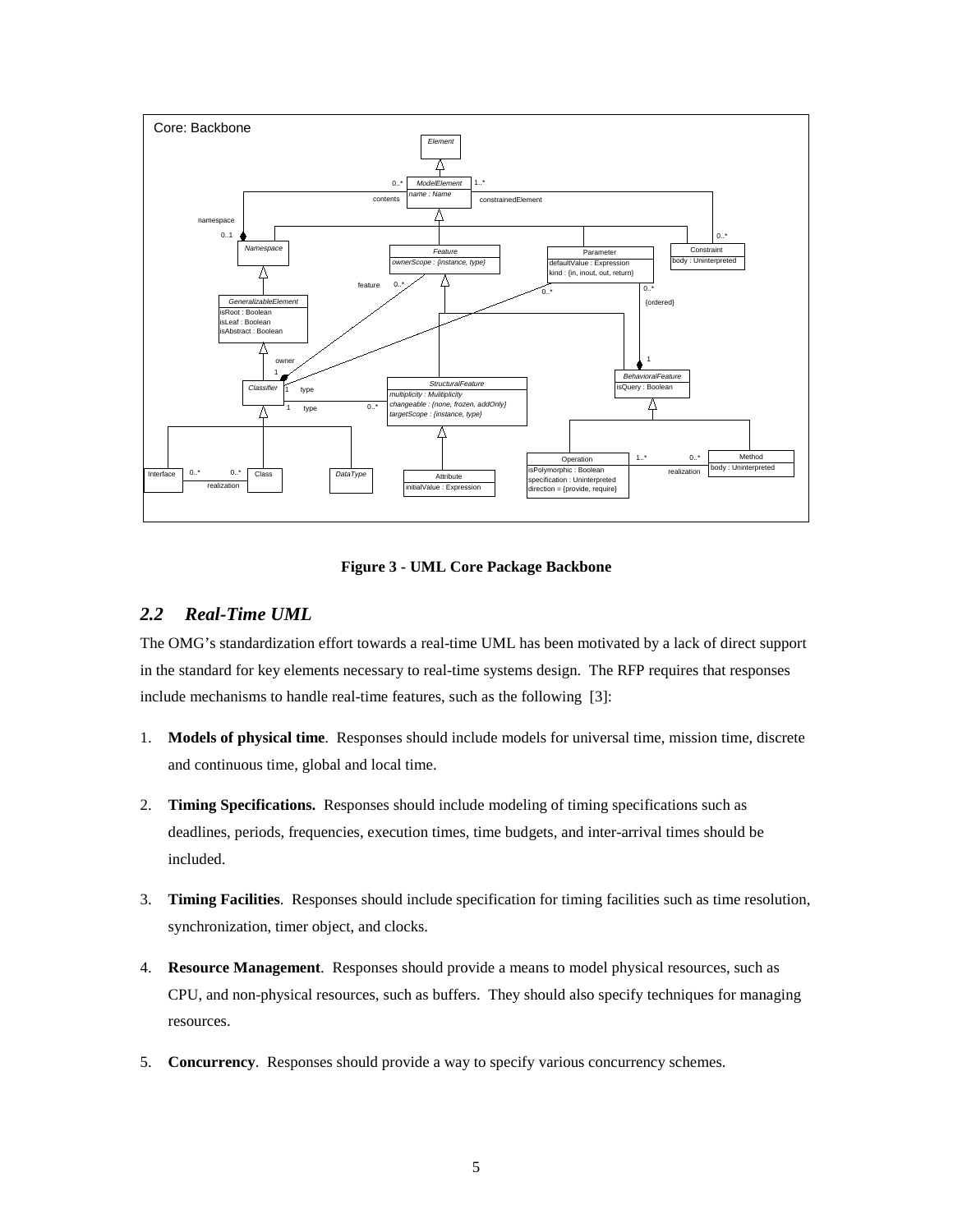Several groups are working on responses to this RFP that meet these requirements. Along with the groups working on a response to the RFP, other work has been done recently towards defining requirements for real-time UML. In [6], a formal UML package is presented for specifying real-time system constraints. The package consists of UML constructs representing abstractions of a real-time clock, a timer, a process, a resource and a precedence constraint. These package elements provide a real-time system designer with basic real-time features with which to build a design. The work in [7] reviews the state of the art of a new generation of object technologies that are addressing object-oriented real-time systems modeling - most notably the UML. The paper discusses how these technologies are evolving to meet the needs of real-time developers

The work in [8] discusses highlights of UML as they apply to the design of real-time systems. This work does not attempt to extend UML, but rather finds ways in which to use the existing standard to model realtime systems. This involves expression of timing constraints on operations that are specified in UML. For instance, they show how timing annotations in the form of constraints can be placed on sequence diagrams and on collaboration diagrams to express deadlines and other timing constraints on operations. While all of this previous work is important for the development of a real-time UML, none of it addresses the issue of how to model data objects that have real-time characteristics.

#### *2.3 Real-Time Objects in the RTSORAC Model*

We have developed a model for real-time objects, called the RTSORAC model (Real-Time Semantic Objects, Relationships And Constraints) [9]. This model was originally designed for real-time objects in a real-time object-oriented database (RTOODB). However, it is general enough to be used to describe realtime objects in any real-time system. The constructs contained in the RT-Object UML package that we present in Section 3 are based on the RTSORAC model.

An object in the RTSORAC model consists of five components: *Name*, *Attributes*, *Methods*, *Constraints*, and *Compatibility Function.* The *Name* of an object represents a unique identifier. In the following sections we will describe each of the other four features.

Figure 4 displays a real-time hurricane object in a weather tracking application. As new data comes in from sensors, satellites, and other sources, the object is updated. Users of the system can access the data object, and may make changes to it with information that may not be available from the other sources.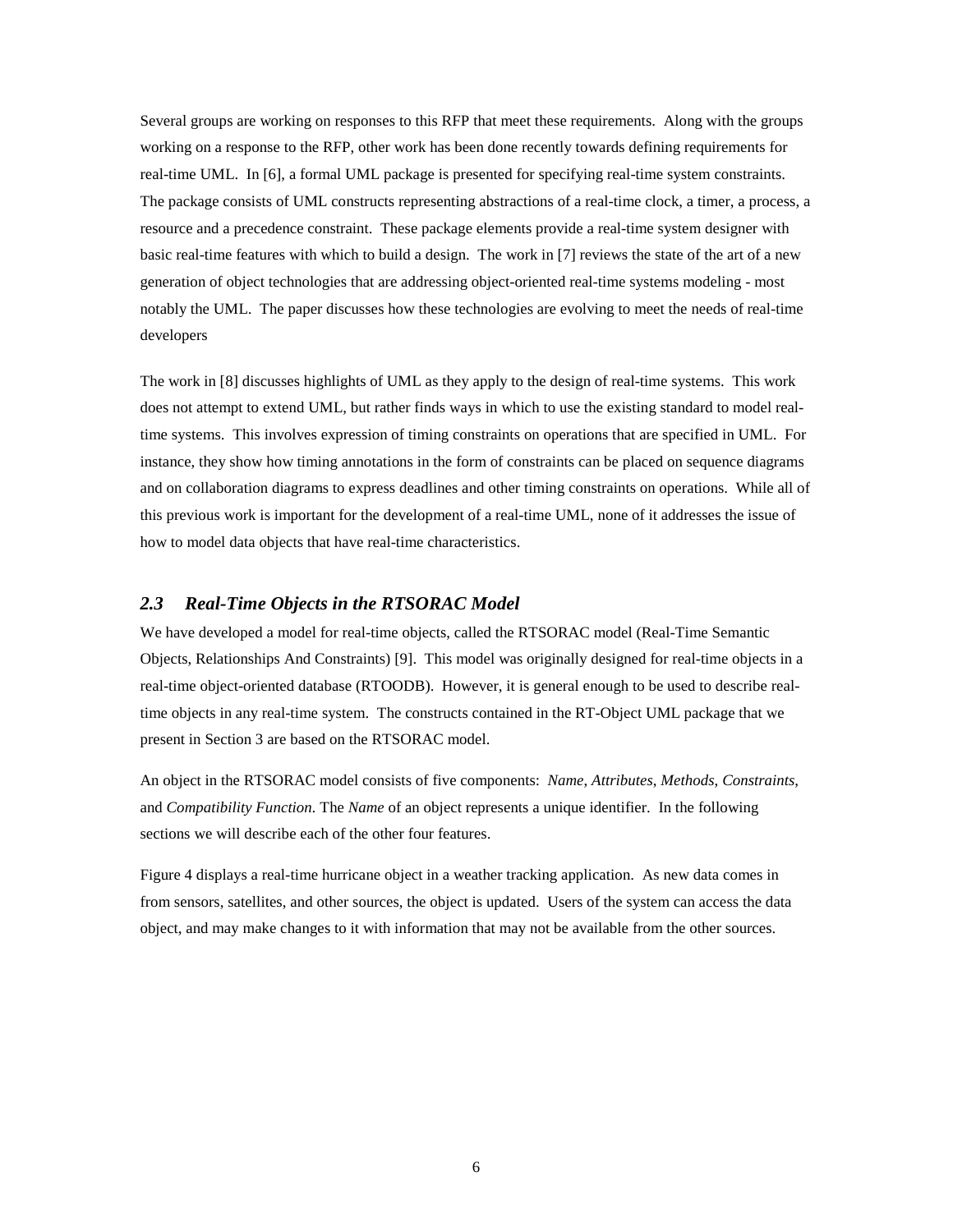

**Figure 4 - Example Hurricane Object**

#### **2.3.1 Attributes**

Each object in the RTSORAC model has a set of attributes that represent the properties of the data object. In the hurricane example, the attributes include WindSpeed, GustSpeed, Direction, Location, and Path. Each attribute is made up of three parts: *Value*, *Time*, and *Imprecision*. The *Value* of an attribute represents its current state through a specific data type. For instance, the *Value* of WindSpeed is an integer represented in miles per hour, or kilometers per hour.

The *Time* field of an attribute is a timestamp that represents the age of the attribute. That is, it provides a way to determine how old the *Value* of the attribute is. The *Time* field usually represents the time at which the attribute's value was last updated. This information can be used to determine if timing constraints have been violated. The *Imprecision* field of an attribute provides a placeholder that allows for algorithms and techniques that may use imprecise computation [10], or relaxed serialzability in concurrency control [11, 12, 13]. Such techniques may allow certain amounts of imprecision to be introduced into the data. By storing this imprecision information in the attribute, we can provide mechanisms for keeping the amount of imprecision bounded [11], and for updating the attribute with precise data.

### **2.3.2 Methods**

Each object in the RTSORAC model has a set of methods that provides the means for other objects to access its state. A method has a set of arguments, a sequence of operations, a specified execution time, and a set of operation constraints. Each method argument has the same structure as an attribute, having a *Value*, a *Time* and an *Imprecision* field. This allows all of the parts of the attributes to be updated, and accessed. The worst case execution time of the method is specified to allow real-time scheduling and concurrency control algorithms to perform timing analysis. The model also expresses a set of constraints on the execution of the method including absolute timing constraints on the method as a whole, or on a subset of operations within the method. In Figure 4, the methods of the Hurricane object include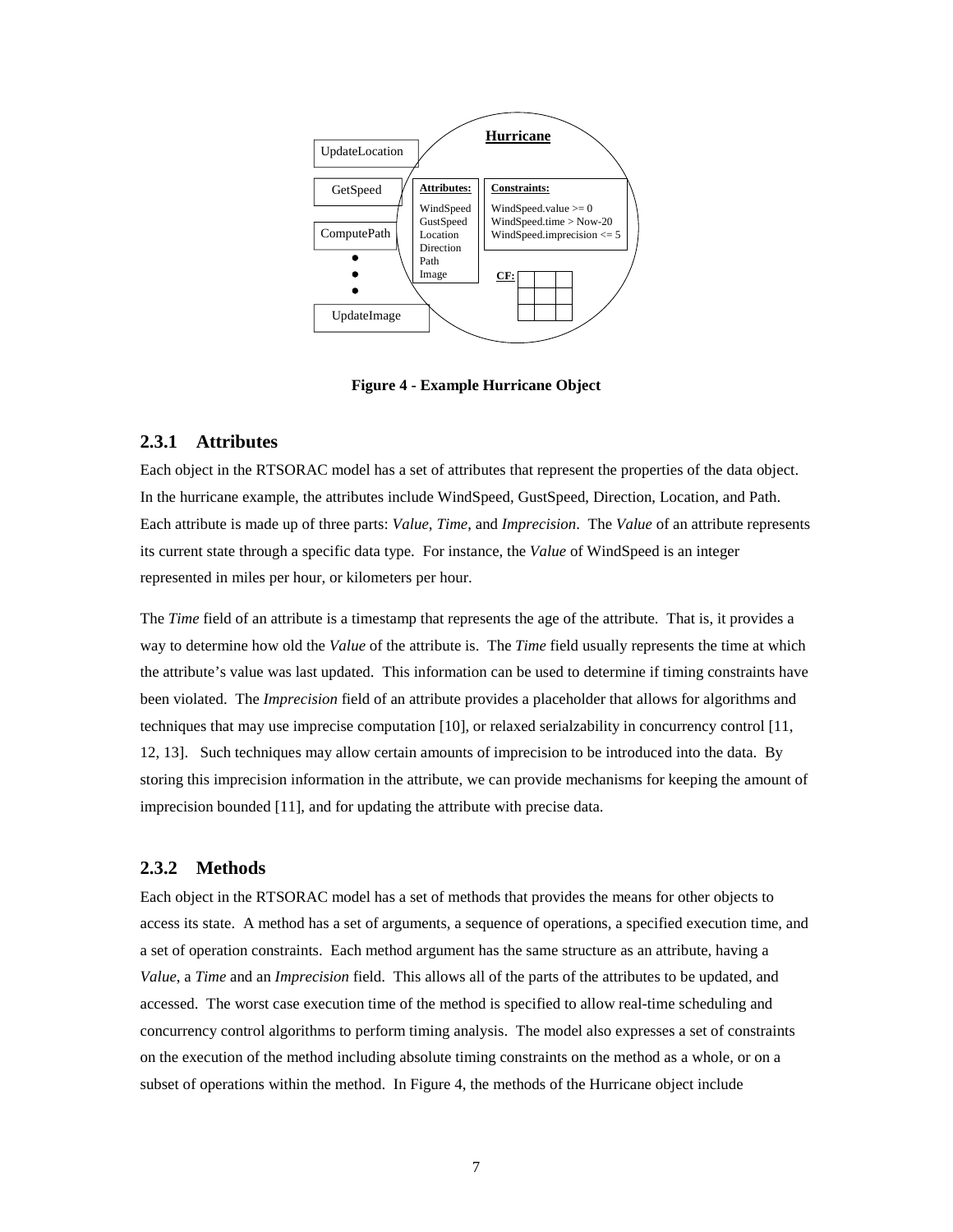*UpdateLocation*, *GetSpeed*, and *ComputePath*. Notice that some methods, like *UpdateLocation*, access single attributes, while others access more than one. *GetSpeed* returns both *WindSpeed* and *GustSpeed*.

A method may additionally have associated with it a pair of sets of attributes indicating which attributes it reads (*read affected set*) and which attributes it writes (*write affected set*) [11]. For example, the Hurricane object's GetSpeed method reads both the WindSpeed attribute and the GustSpeed attribute, so its read affected set is {WindSpeed, GustSpeed}. Since this method does not write any attributes, its write affected set is empty. This information can be used to provide fine-grained concurrency control. That is, locking can be done at the method level rather than at the object level. Section 2.3.4 discusses the use of the affected sets further.

### **2.3.3 Constraints**

Constraints in a RTSORAC object define the correct states the object. A constraint can be specified on any attribute, or set of attributes in the object. More specifically, a constraint can include reference to any of the fields of an attribute. This provides a mechanism for specifying logical integrity constraints, using the *Value* field, timing constraints, using the *Time* field, and imprecision constraints, using the *Imprecision* field. For instance, in Figure 4 the constraint *WindSpeed.value >= 0* expresses a logical integrity constraint on the *WindSpeed* attribute. The constraint *WindSpeed.time > Now-20* is a timing constraint requiring that the value of the *WindSpeed* attribute not be more than twenty seconds old. In order to bound the amount of imprecision that might be introduced into the *WindSpeed* attribute to 5 mph, the following constraint is expressed: *WindSpeed.Imprecision <= 5.*

Constraints can also be expressed on sets of attributes. This allows the specification of interattribute timing constraints. This is necessary if the value of one attribute is computed based on the values of several other attributes. In order to ensure that the derived attribute value is valid, we need to constrain the values of the attributes that derive it to be approximately the same age. We can specify a relative timing constraint. For example, in the Hurricane object, to compute the Path attribute, we use the Location and the Direction attributes. The requires that in order to ensure the validity of the value of Path, Direction and Location must be updated at close to the same time. This requirement can be expressed with the following constraints: *|Location.time – Direction.time| < 10*.

#### **2.3.4 Compatibility Function**

The compatibility function of a RTSORAC object provides a mechanism to express which methods can execute concurrently. It is represented as a *MxM* matrix where *M* represents the number of methods in the object. Each entry in the matrix indicates whether or not the corresponding methods can execute concurrently. This information can be used to provide fine-grained concurrency control that does not necessarily lock the entire object when a method is called. In real-time systems, fine-grained locking can provide increased concurrency which can allow more timing constraints to be met [11].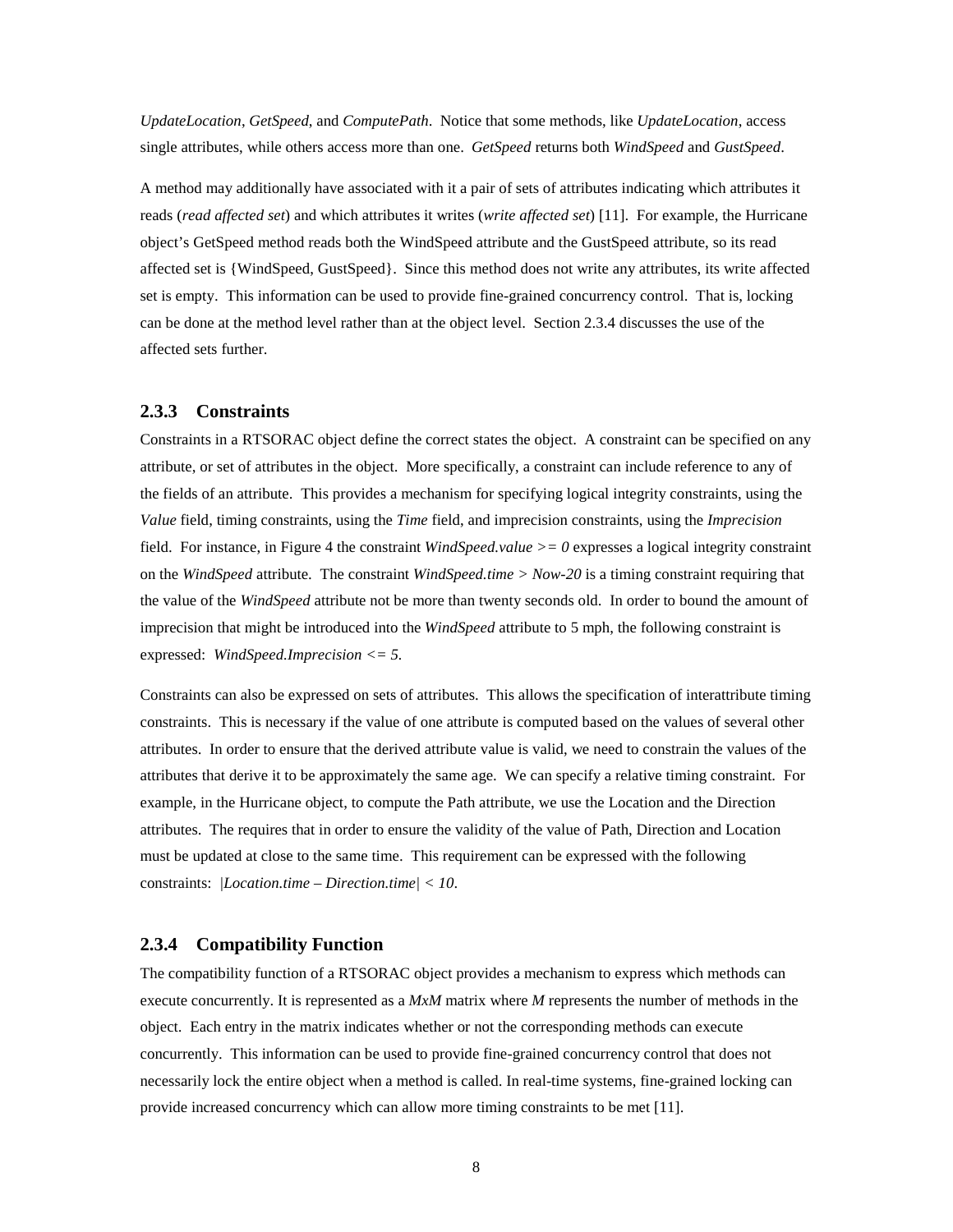Several algorithms have been developed that use the affected sets of a method to determine which methods can execute concurrently based on which attributes are being read and written by the methods [11,14 ,15]. The compatibility function matrix entries can be simple Boolean values, as in [14], or they can be arbitrary Boolean expressions that use dynamic information to determine the compatibility of the corresponding methods [11]. In the latter case, the expressed compatibility may relax serializability in order to meet timing constraints. This could introduce imprecision into the attributes, and the concurrency control should provide a mechanism for bounding it.

## **3 A UML Package for Real-Time Objects.**

In this section we present a set of constructs, in the form of a UML package, that can be used to model realtime objects. Any real-time system application can import this package and extend its features to represent real-time objects in the application. The package includes several class definitions that extend classes in the UML Core Package of the metamodel. Figure 5 displays these classes and their associated constraints.

In the following sections we first present several assumptions that we make in our model of real-time objects. These assumptions are based upon requirements specified in the RFP for a UML Profile for Scheduling, Performance, and Time [3]. We then describe the existing features of the UML metamodel that are extended in our UML package for real-time objects. We go on to describe the classes and associated constraints that represent the features of a real-time object. We show how these features follow the RTSORAC model.

#### *3.1 Assumptions*

The RFP for a UML Profile for Scheduling, Performance, and Time [3] has several mandatory requirements for features that we will assume to be available for our model. The RFP requires modeling facilities that allow users to represent various common models of time. These include universal (realworld) time, discrete and continuous time, global and localized time, time intervals, and duration. According to the UML Enhanced Views of Time RFP [16], a *Time* object is an instant relative to a particular view of time. Our model described in Section 3.3 assumes that a Time object can take on any of the above representations of time.

The scheduling RFP also requires a means to model timing specifications such as deadlines, periods, frequencies, response times, and execution times. We use these timing specifications to help form our model of real-time objects.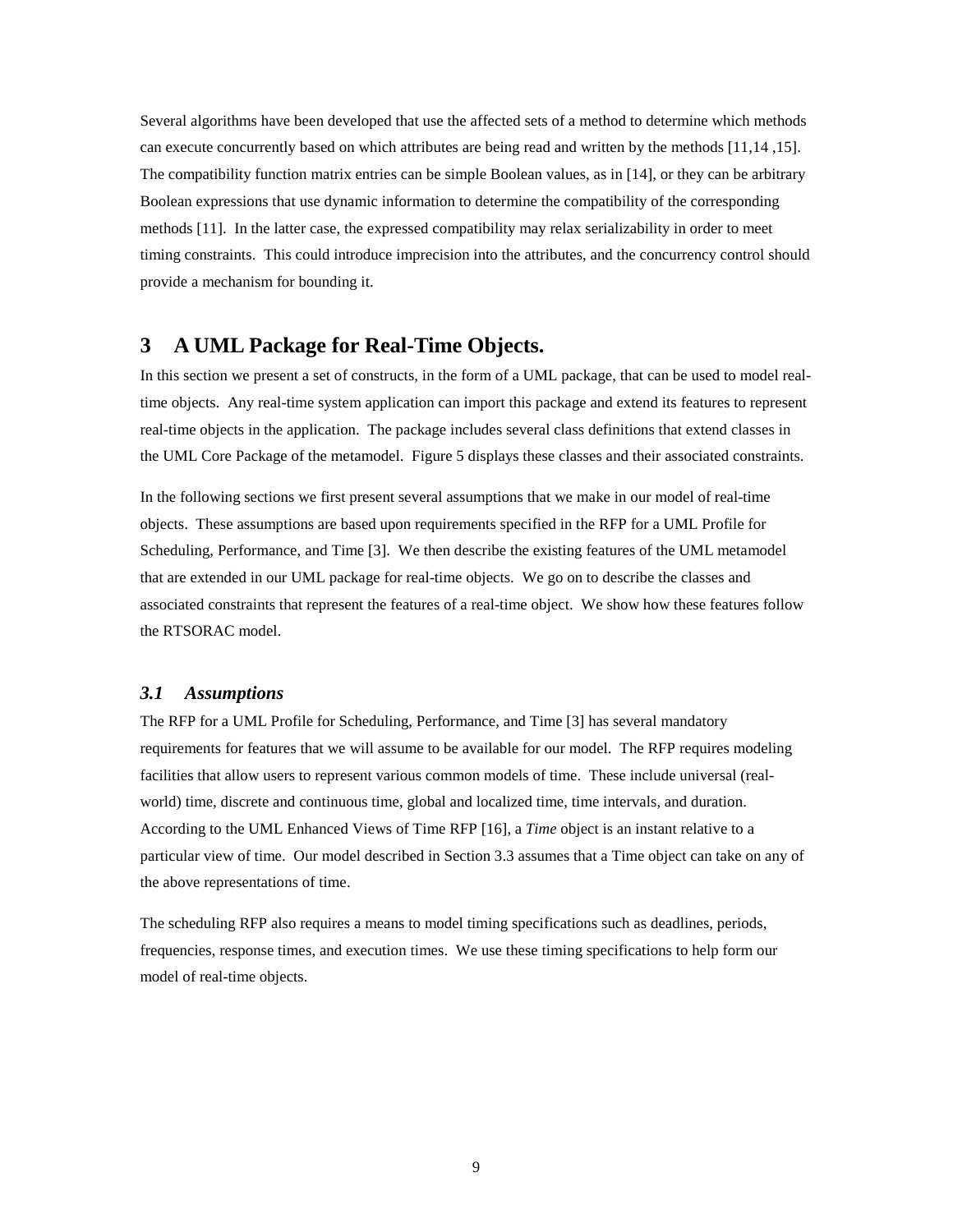

**Figure 5 - RT-Object Package Classes**

## *3.2 Metamodel Constructs*

Figure 5 displays the new constructs that we have defined to model real-time objects. It also shows the existing constructs from the UML metamodel Core Package that we have extended. Recall Figure 3 from Section 2 that displays the Core package class structure. The following are brief descriptions of the classes of the Core package that we have extended.

#### **3.2.1 Class.**

A *Class* is a description of a set of objects that share the same attributes, operations, methods, relationships and semantics. Each object that instantiates a class contains its own set of values corresponding to the *StructuralFeatures* (attributes, methods, operations) in the *Class*. In the metamodel, *Class* is a child of *Classifier*. A *Classifier* is a model element that describes behavioral and structural features. It declares a collection of features such as *Attributes*, *Methods* and *Operations*. Thus, every class also has these features associated with it.

#### **3.2.2 Attribute.**

An *Attribute* is a named piece of the declared state of a *Classifier*. It specifies the range of values that the classifier may hold. An *Attribute* can specify an initial value that it will hold upon initialization. Each class can be associated with several attributes, that together describe the state of the objects defined by the class.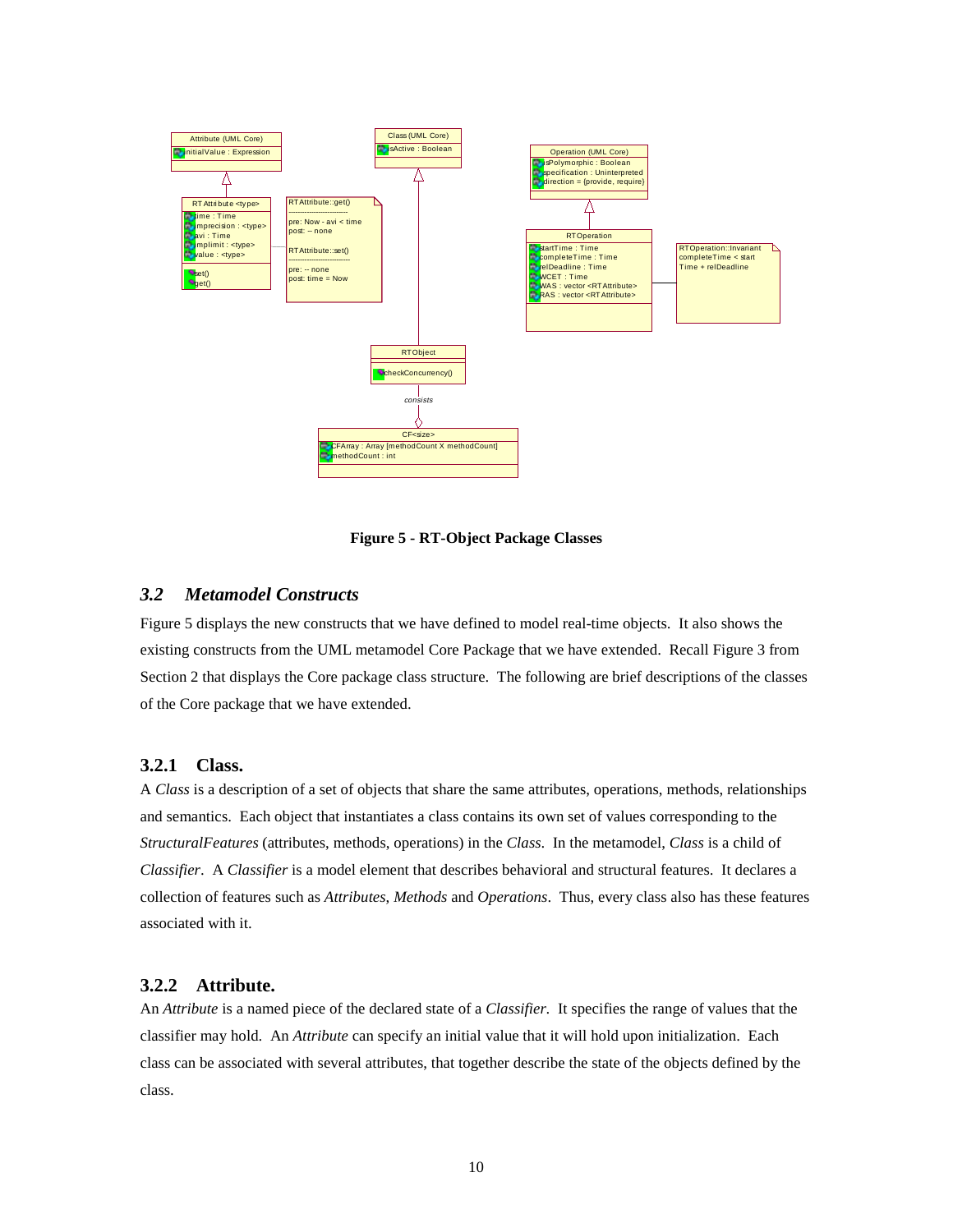#### **3.2.3 Operation.**

An *Operation* is a *BehavioralFeature* that can be applied to the instances of a *Classifier*. It represents a service provided to change the state of an instance of a *Classifier*. The *Operation* has a signature that specifies the format of the parameters along with possible return values. A *Method* is an element in the UML metamodel that is related to an *Operation*. While an *Operation* is a conceptual construct, a *Method* is the implementation of an operation. The *Method* specifies the algorithms and techniques required to implement the *Operation* specified in the signature.

In the next section we describe how we have extended the above constructs to represent the functionality of real-time objects.

#### *3.3 Real-Time Object Constructs*

The real-time object model that we specify here formally expresses the RTSORAC object model described in Section 2.3 using UML constructs. The main construct of our model is the *RTObject* specification. In this section we describe the features and functionality of the *RTObject* class and the other constructs that comprise the model.

#### **3.3.1 RTObject.**

The *RTObject* construct extends the UML *Class* construct, and thus has the ability to contain *StructuralFeatures* like *Attributes*, as well as *BehavioralFeatures* like *Operations* and *Methods*. In our model, a *RTObject* can additionally contain real-time attributes (*RTAttribute*), and real-time operations (*RTOperation*) because these constructs extend the *Attribute* and *Operation* constructs respectively. The *RTObject* contains a compatibility function (*CF*) class as well to specify allowable concurrency among methods. These constructs correspond to the features of an object in the RTSORAC model. Notice that there is no construct to represent the set of constraints on the object. In UML, constraints are expressed textually in OCL. We express some general real-time constraints on the constructs that we have defined. In particular real-time applications, the specific constraints on the objects involved can be expressed using OCL in the appropriate places.

The *checkConcurrency* method on the *RTObject* provides the ability to check the compatibility of an invoked method with currently active methods. This can be used by concurrency control techniques that allow fine-grained, method-level locking.

### **3.3.2 RTAttribute.**

The *RTAttribute* class extends the UML metamodel *Attribute* class. It includes the three components of the RTSORAC attribute: value, time, and imprecision. The *RTAttribute* expresses a parameterized type that represents the type of the value of the attribute. The time element expresses the time at which the attribute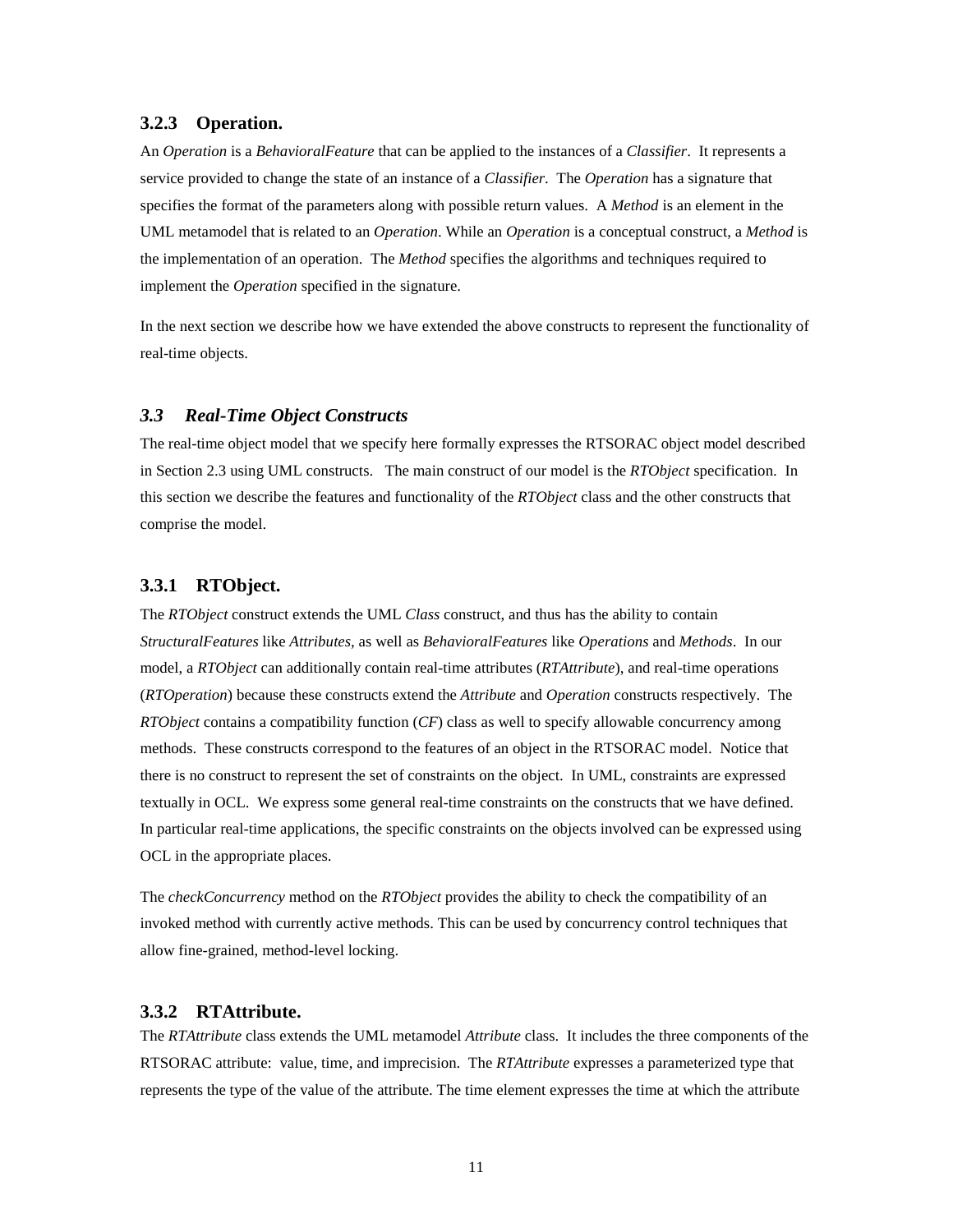was last updated. Its type is the Time type expressed in the UML standard. The imprecision element represents the amount of imprecision that may have been introduced into the attribute due to imprecise computation or relaxed serializability [11]. The imprecision element has the same type as the value because it represents how far from the "real" value the *RTAttribute* could be.

The *avi* element of the *RTAttribute* is its absolute validity interval [17]. This represents the maximum age allowed for the value of the attribute. Similarly, the *implimit* element expresses the maximum amount of imprecision that may be introduced into the attribute's value. These elements provide a mechanism for expressing certain standard constraints on the attribute.

The *RTAttribute* has two standard methods to *set* the value of the attribute and to *get* the value of the attribute. Several constraints are expressed on these methods. The precondition on the *get()* method expresses that the time field should be greater than the difference between the current time and the absolute validity interval. In other words, the age of the attribute should not be greater than the expressed maximum age (*avi*). A similar precondition can be expressed on the imprecision limit element (*Imprecision < ImpLimit*) if the application requires that imprecision be bounded. The postcondition on the *set()* method states that after the method executes, the time field should be equal to the current time. This indicates that the time field should be updated with the current time whenever the attribute's value is updated. Notice that UML does not deal with the enforcement of these constraints. Enforcement is left to the implementation of the system.

#### **3.3.3 RTOperation.**

The *RTOperation* class of the RT-Object package extends the *Operation* class of the UML metamodel. This allows a *RTObject* to be associated with a set of *RTOperations*, through the *Classifier*'s association with *Operation*. Additionally, the *RTOperation* expresses several timing characteristics. The *RTOperation* can express a relative deadline (*relDeadline*) in case its semantics involve a deadline separate from the deadline of the calling object. The *WCET* represents the worst case execution time of the operation. This can be used in scheduling analysis for scheduling and concurrency control mechanisms. The *RTOperation* specifies a read affected set (RAS) and a write affected set (WAS). Recall from Section 2.3.2 that these sets represent the attributes that the *RTOperation* reads and writes respectively. They can be used to allow fine-grained locking in concurrency control.

The *startTime* and *completeTime* characteristics represent the start time of the *RTOperation* and the completion time respectively. A constraint associated with the *RTOperation* class specifies an invariant expressing: *completeTime < startTime + relDeadline*. In other words, the execution of the *RTOperation* should not take more than the time expressed by the relative deadline.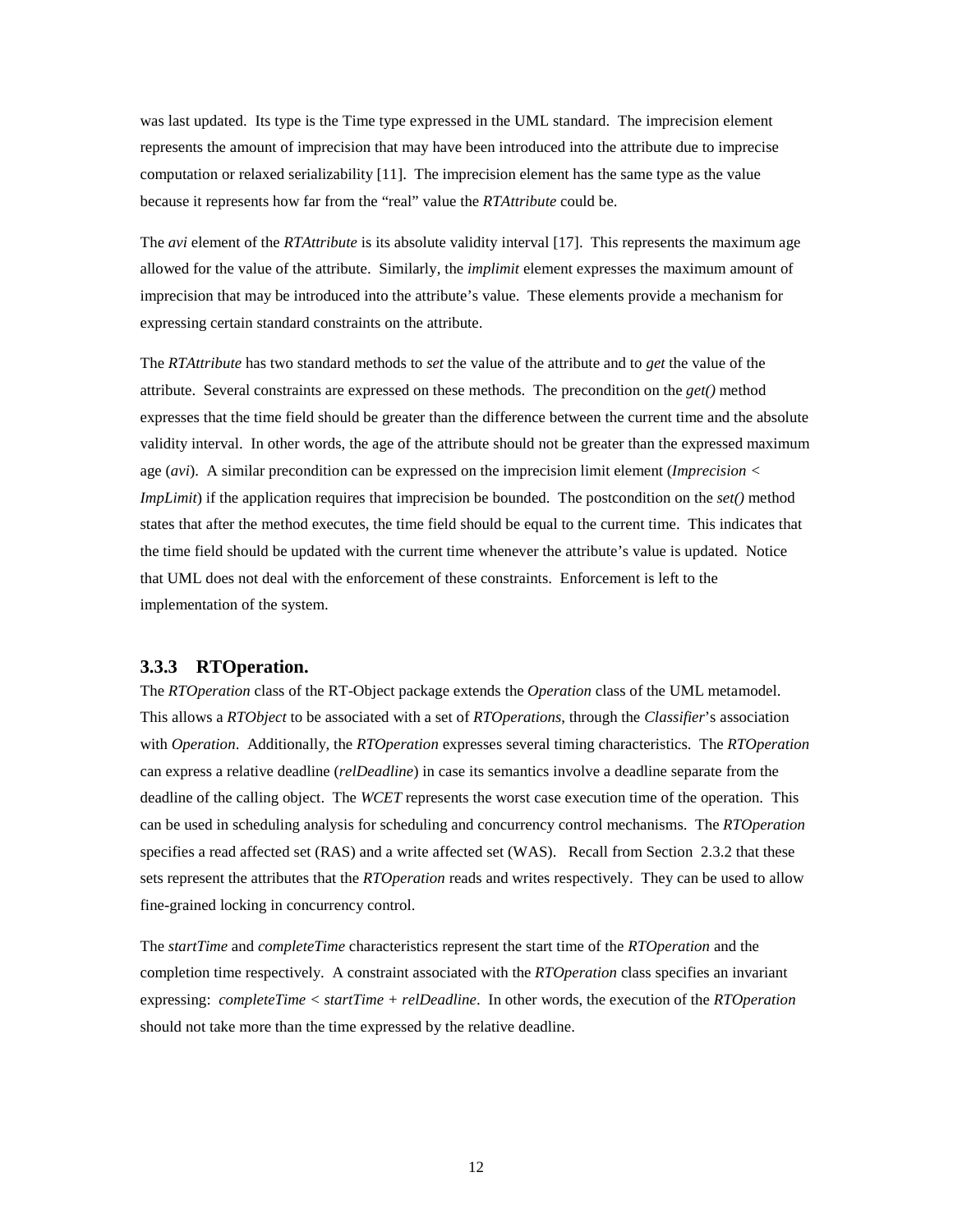## **3.3.4 CF**

The compatibility function class (*CF*) is a new class defined to be part of the *RTObject* class. It represents a construct for allowing method level locking. CF contains a *methodCount* attribute that stores the number of methods associated with the *RTObject*. The *CFArray* is a *methodCount X methodCount* array of Boolean expressions that specify whether or not the corresponding pair of methods may execute concurrently according to the adopted concurrency control algorithm. The affected sets of the *RTOperation* can be used to determine this compatibility.

## **4 An Example – Real-Time Multi-User Virtual Environment**

To illustrate how the RT-Object package can be used in designing real-time systems, we present an example application in which real-time objects are represented. A Real-Time Multi-User Virtual Environment (RTMUVE) is a real-time system in which widely distributed users collaborate to meet common goals and negotiate to come to agreement on possibly conflicting goals, all under timing constraints. The shared environment provides mechanisms for users to communicate using text, voice, and applications such as whiteboards. The users also share data such as documents, as well as real-time information.

We have implemented a prototype RTMUVE in which real-time objects are designed using the RT-Object UML package. In this section we describe our RTMUVE prototype and show how real-time objects play an integral part in the application. We then present a specific example to illustrate how real-time objects can be designed based on our UML *RT-Object* package.

## *4.1 RTMUVE Architecture*

Figure 6 illustrates the architecture of our RTMUVE prototype. Parts of the prototype have been fully developed, while others are preliminary. The underlying architecture is based on the C2MUVE system developed by SAIC and ONR [18]. The RTMUVE server provides shared access of real-time and nonreal-time objects to collaborating users. Within the RTMUVE server, users can hold virtual meetings, share data, chat, send messages, and communication in other ways in order to make time-critical decisions. The MUVE factory is where objects are created from various sources and then placed into the RTMUVE server to be shared by users.

## **4.1.1 Real-Time CORBA.**

The communication among clients and the RTMUVE server is based on a dynamic real-time CORBA architecture as required in the Realtime CORBA Dynamic Scheduling RFP [19]. This allows clients to express timing constraints on requests to the RTMUVE server. The real-time CORBA middleware enforces the expressed timing constraints and provides a level of guarantee on the timliness of the responses to the requests.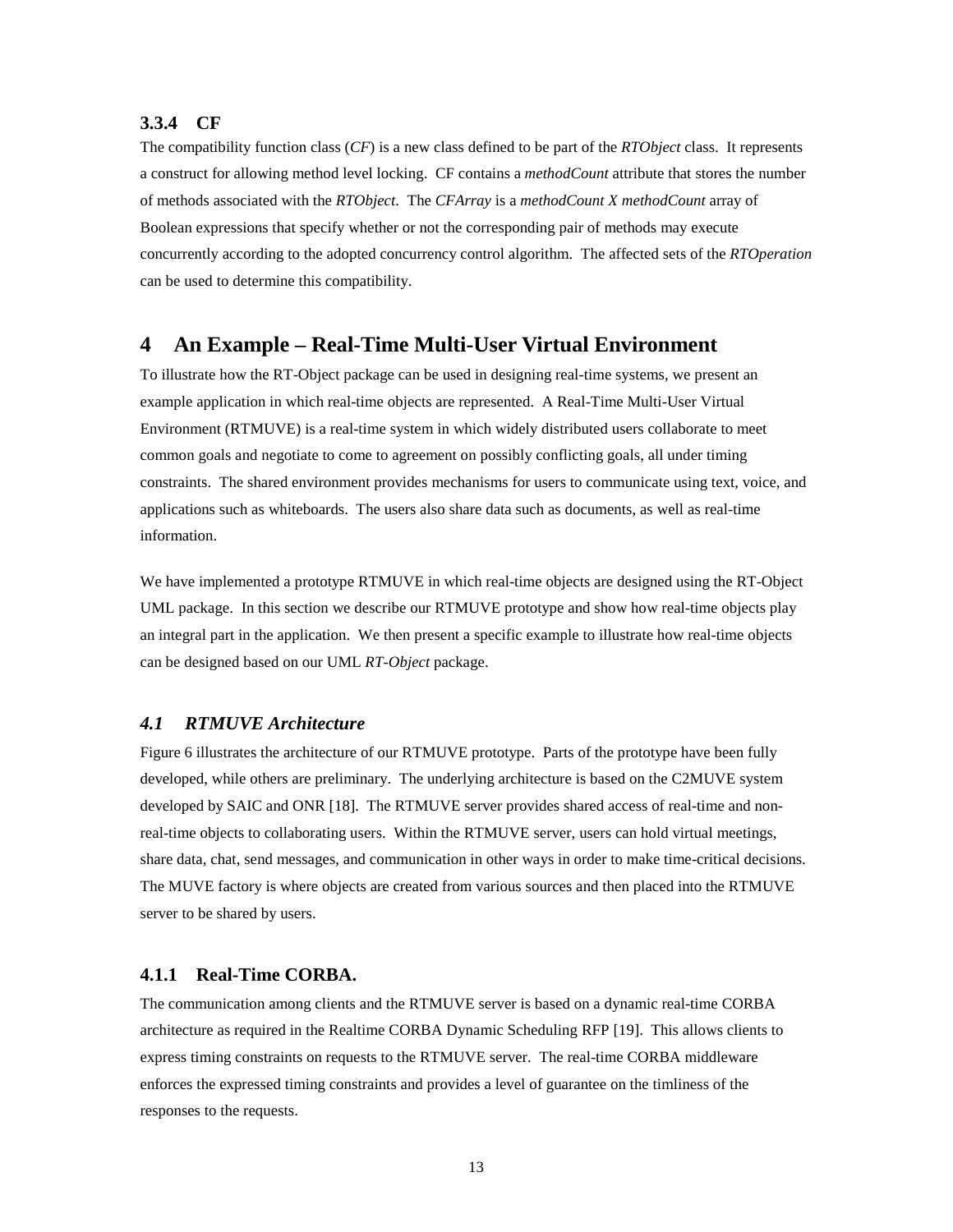

**Figure 6 - RTMUVE Architecture**

## **4.1.2 Real-Time Agents.**

Also connected to the RTMUVE server through real-time CORBA is a system of coordinating real-time agents. These agents act autonomously on behalf of cooperating users, and other processes in order to aid the decision-making process under timing constraints. The real-time agents will often access the real-time data in the system in order to make decisions. For example, real-time agents can be used to filter data for the use of a particular user, within the expressed timing constraints.

## **4.1.3 Real-Time Objects.**

The RTMUVE server contains all of the active objects in the multi-user environment. These objects include users, documents, applications, and real-time objects. The real-time objects have timing constraints that express how often they should be updated, and therefore require real-time scheduling within the RTMUVE server. The real-time objects in the RTMUVE architecture are designed based on the *RT-Object* UML package [20].

The real-time objects in the RTMUVE system use affected set semantics [11] for object concurrency control. That is, the compatibility function specifies that methods can execute concurrently if they do not both write the same attributes, and one does not read an attribute that the other one writes. When a method is called, a check of this compatibility is made before allowing the method to execute.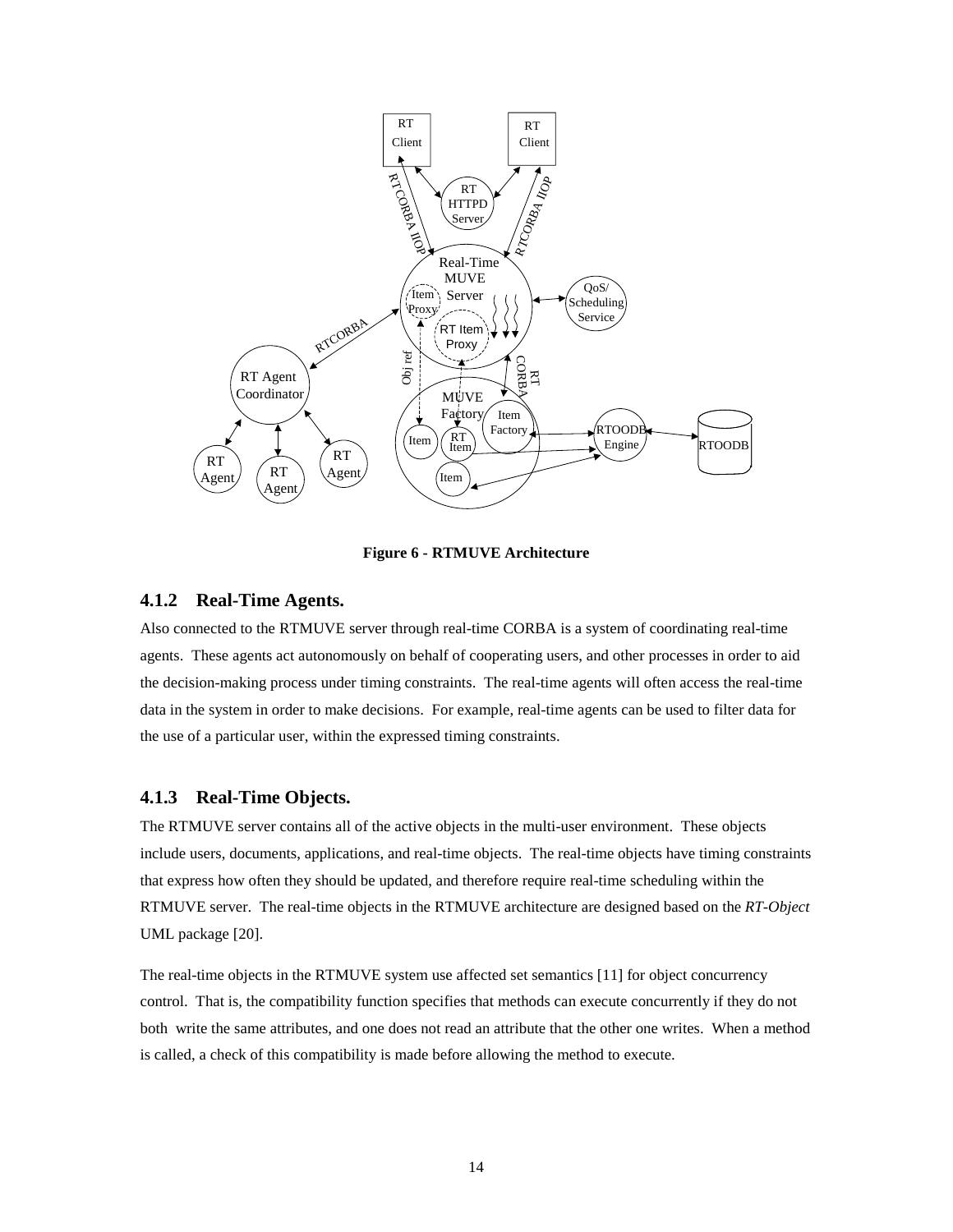

**Figure 7 - RTItems in RTMUVE Design**

## **4.1.4 Real-Time Object-Oriented Database.**

The real-time objects in the RTMUVE system require time-constrained updates and some level of guarantee that they closely represent the state of the real-world. A real-time object-oriented database (RTOODB) is used in the RTMUVE architecture to provide the timely data to the system. The RTOODB is a main-memory database whose data is updated by sensors, and other environmental sources [21]. When users, agents, or other processes request real-time data in the RTMUVE, the server accesses the RTOODB and the real-time objects are updated from the RTOODB according to their respective timing constraints.

## *4.2 Real-Time Items*

In the RTMUVE server, all objects are represented as *Items*. An *Item* in the RTMUVE contains not only all of the information associated with the particular object it represents, it also contains the relevant information for maintaining the *Item* in the RTMUVE server. This information includes the visual representation of the object (ImagePath) in the RTMUVE system, and the owner of the item. A real-time *Item* (*RTItem*) is an extension of both the *Item* class defined to support the features of items in the RTMUVE, and of the *RTObject* class defined to support the real-time features of the object.

The RTMUVE also has a class called *ItemServer*. The *ItemServer* is responsible for inserting and deleting specified items in the RTMUVE server. It also has a thread to periodically persist the items to a database. The non-real-time *Items* are persisted to a non-real-time database. In our prototype this database is MySQL [22]. The *RTItems* are persisted to the RTOODB based on their individual timing constraints. Figure 7 is a UML class diagram displaying the relationships among the *ItemServer*, the *Items*, the *RTItems*, and the *RTObjects.*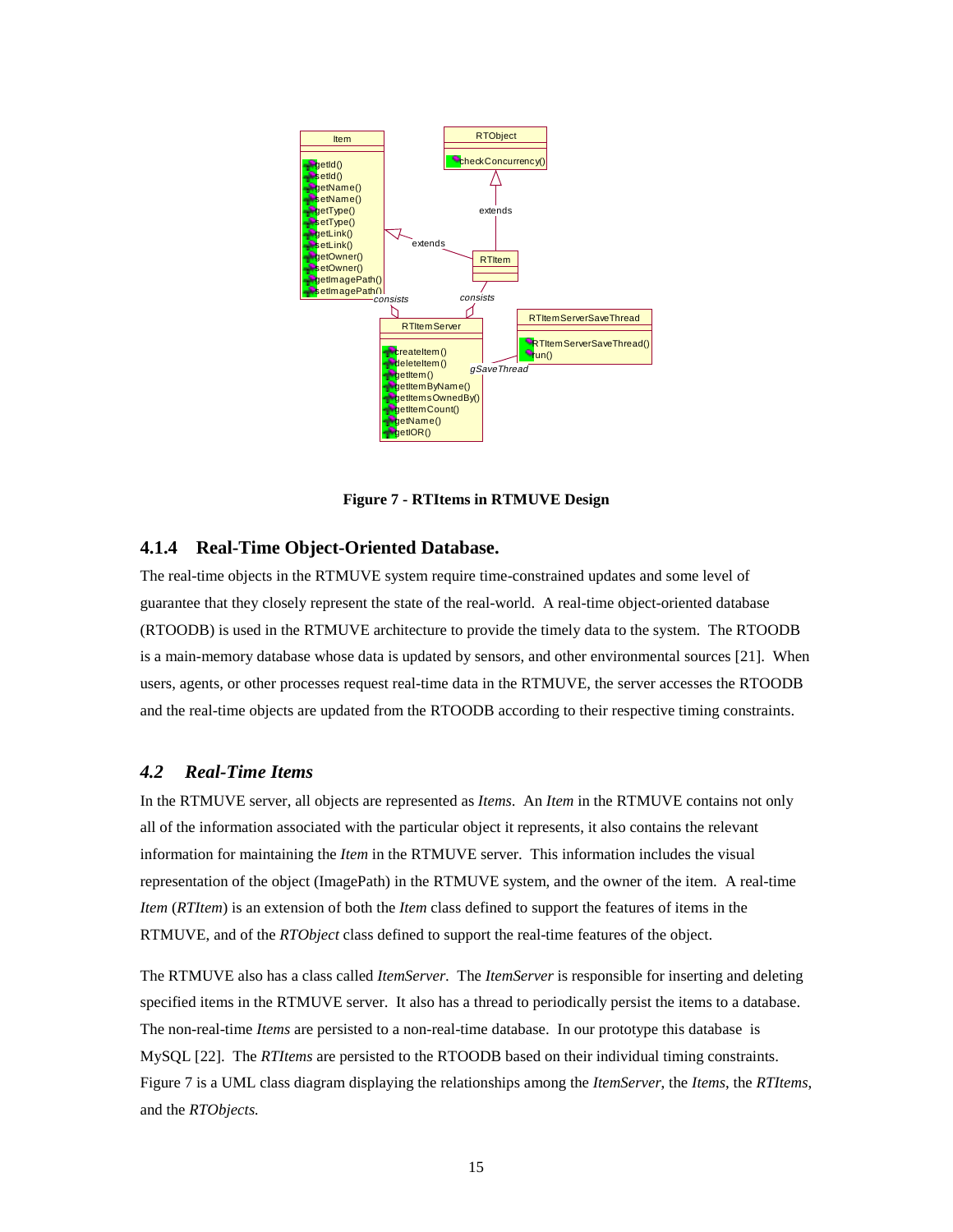

**Figure 8 - UML Hurricane Object Design**

## *4.3 Hurricane Example*

The specific application of the RTMUVE system that we present here is a crisis action planning scenario in which a hurricane is heading towards the east coast of the United States. The planning involved in minimizing casualties and property damage in such a scenario requires collaboration among various groups including the National Weather Service, local police and fire departments, the National Guard, local television and radio stations, etc. In such a collaborative environment, the distributed users may share information such as planned evacuation routes, population reports and up-to-date satellite data. Some of this information, the satellite data for instance, should be updated periodically, and will therefore require real-time scheduling of its updates in order to provide the most accurate information to the users.

The kinds of decisions that have to be made in this application include whom to evacuate, which evacuation routes to follow, what flood prevention measures are required, and how and when to notify residents with information. All of these critical decisions require timely access to real-time data. For example, a hurricane can be represented with a satellite image combined with other data such as wind speed, gust speed, location and temperature. This kind of information has timing constraints on how often it should be updated. It also requires fine-grained concurrency control to allow multiple users to access it while still updating it with the latest data.

As an example real-time object in this application, consider a hurricane object, similar to the one described in Section 2.3. Figure 8a displays the UML class that represents the hurricane object. *Hurricane* is a subclass of *RTItem* so that it has features of both the *Item* class, and the *RTObject* class. Each of the attributes in the *Hurricane* class is specified as an instance of *RTAttribute* with a type specified because *RTAttribute* has a parameterized type for the value of the attribute. The operations of the *Hurricane* class are instances of the *RTOperation* class. This is not straightforward to express within the class diagram because the type of an operation represents the return value of the operation.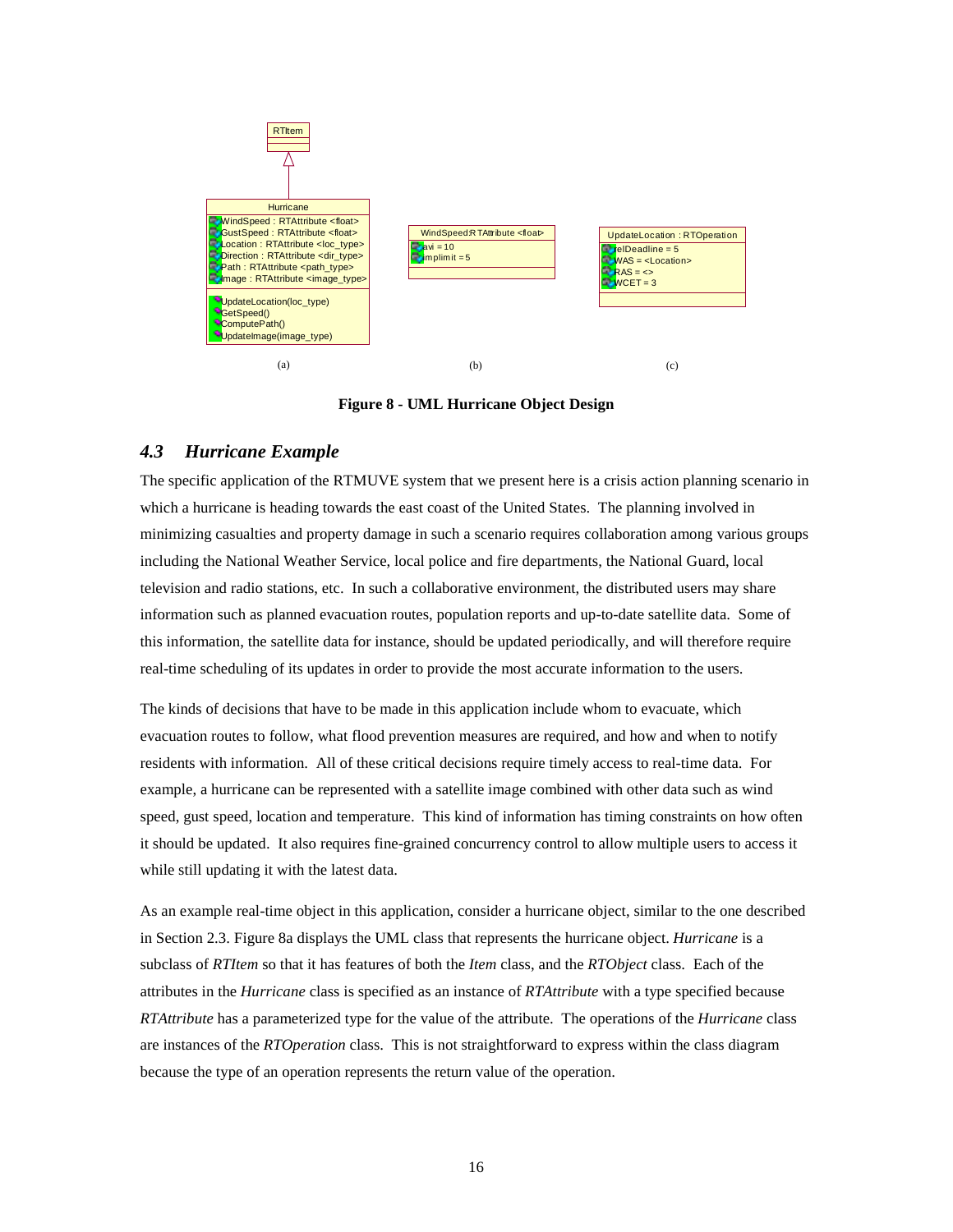Figures 8b and 8c provide more information about the attributes and operations of the Hurricane class. These diagrams are object diagrams. Figure 8b represents the *WindSpeed* attribute of the *Hurricane* class – an instance of *RTAttribute*. It sets the value of the inherited attribute *avi* to 10. This specifies that the age of the *WindSpeed* attribute cannot be more than 10 seconds old. Similarly, Figure 8b expresses an object diagram that gives specific values to inherited attributes in the *UpdateLocation* instance of *RTOperation*. Each of the *RTAttributes* and *RTOperations* in the *Hurricane* class can be expressed in object diagrams in order to specify values for the attributes inherited from the RT-Object package classes.

In the RTMUVE system, an instance of the Hurricane class is persisted in the RTOODB and brought into the RTMUVE server by the *ItemServer* when a user, agent, or other process requests access to it. In the collaborative environment, users can view the satellite image stored as part of the object. They can also get information about the wind speed, gust speed, location, etc. that is available.

This example illustrates that when real-time system designers have to specify real-time objects they do not have to express the features of the object that are common to most real-time objects. These are included in the RT-Object package. The designers can concentrate on the specific features of the application.

## **5 Conclusion**

This paper has presented a formal model of real-time objects through the definition of the UML package, RT-Object. The classes defined in the RT-Object package extend some of the most basic classes in the UML metamodel to provide a mechanism for expressing timing characteristics on data. These characteristics were first defined in the RTSORAC model and include representation of the age of an attribute, temporal consistency contraints expressed on attributes, imprecision in attributes, and imprecision constraints on attributes. The RT-Object class also provides a compatibility function and the expression of a real-time operation's read affected sets and write affected sets. These together provide a mechanism to support fine-grained, method-level concurrency control in real-time objects. Such fine-grained control can allow for a higher degree of concurrency and thus provide the potential for the system to meet more timing constraints [11].

We have illustrated the utility of the RT-Object package by describing its application in the RTMUVE design. Real-time objects play an essential role in the collaborative environment provided by the RTMUVE. Users of this real-time system expect that the data is current, and accurate. By importing the RT-Object package, the design of real-time objects in the RTMUVE application is simplified because the fundamental real-time features are already provided. The designers need only express the specific features of the application objects.

The OMG's RFP for a UML Profile for Scheduling, Performance, and Time [3] is a major step towards providing standardized mechanisms for specifying real-time systems. Our design and model of real-time objects will enhance the ability to express timing characteristics on the entire system.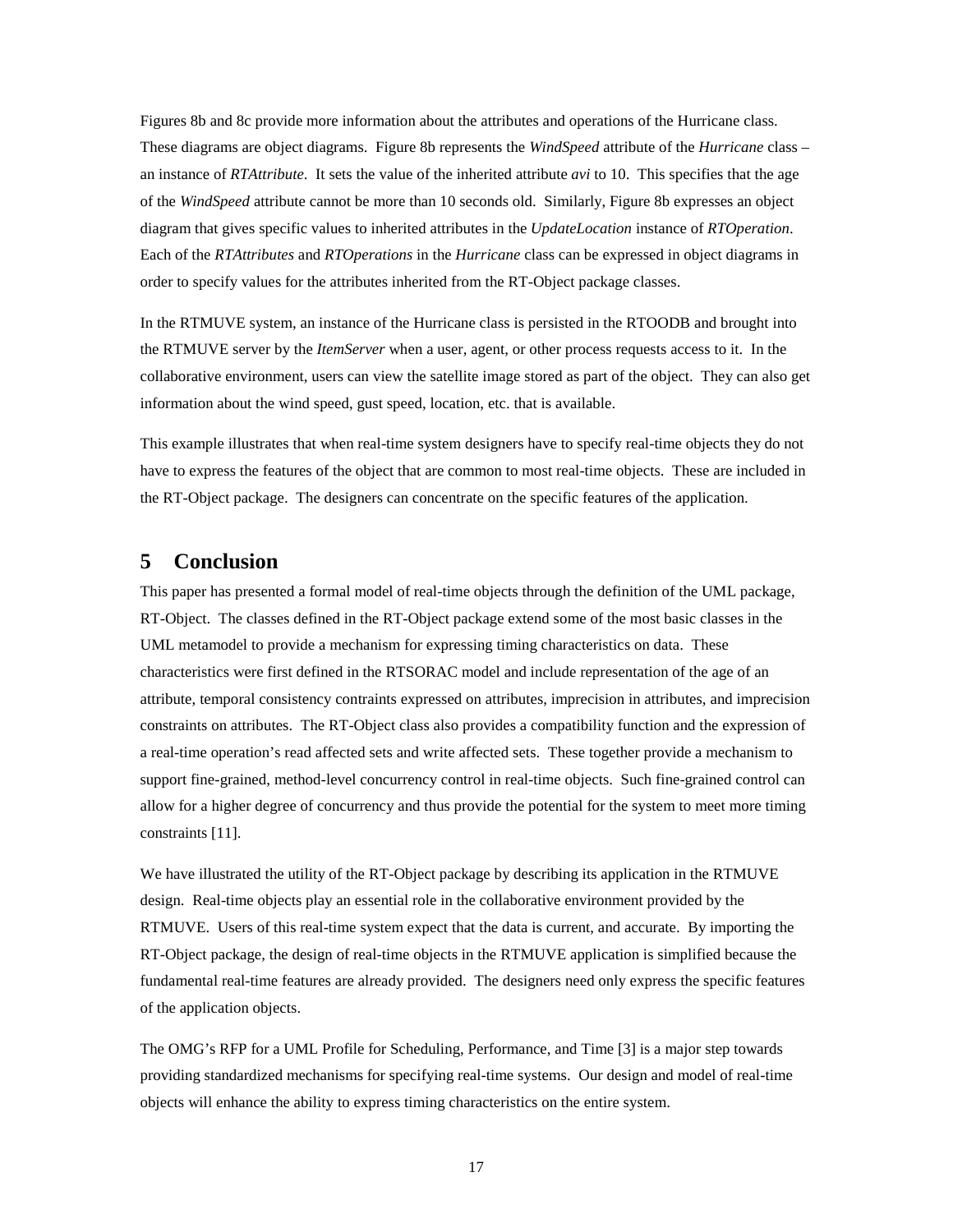The hurricane example that we have presented in this paper is a proof-of-concept example. In future work, we will apply the RTMUVE system to military collaborative applications in which surface ships and subsurface ships share data in battle management scenarios. This kind of application will provide further insight into the design features required by real-time objects.

## **References**

 $\overline{a}$ 

- [1] OMG. *Unified Modeling Language V1.3 alpha R5*. OMG, Inc., March 1999.
- [2] OMG. *UML Summary V1.1*. OMG, Inc., Sept. 1997. OMG document ad/97-08-03.
- [3] OMG. *UML Profile for Scheduling, Performance, and Time Request for Proposal*. OMG, Inc., April 1999. OMG document ad/99-03-13.
- [4] Mark Richters, Martin Gogolla. On Formalizing the UML Object Constraint Language OCL*. ER '98, 17th International Conference on Conceptual Modeling, Singapore*, November 16-19, 1998, 449-464. *Lecture Notes in Computer Science*, Vol. 1507, Springer.
- [5] OMG. *Object Constraint Language Specification*. OMG, Inc., Sept. 1997. OMG document ad/97-08- 08.
- [6] G.Raghavan and M.M.Larrondo-Petrie. *A Formal UML Package for Specifying Real-Time System Constraints*. Florida Atlantic University Technical Report TR-CSE-99-22, April 1999.
- [7] Bran Selic. Animated Structures: Real-Time, Objects, and the UML Keynote Address*. 19th IEEE Real-Time Systems Symposium* (RTSS98), Madrid, Spain, December 2-4, 1998.
- [8] Bruce P. Douglass. *Real-Time UML*. Addison-Wesley, Reading, MA, 1998.
- [9] J. Prichard, L. C. DiPippo, J. Peckham, and V. F. Wolfe. RTSORAC: A real-time object-oriented database model. *The 5th International Conference on Database and Expert Systems Applications*, Sept. 1994.
- [10] J. W. S. Liu, K. J. Lin, W. K. Shih, A. C. Yu, J. Y. Chung and W. Zhao, Algorithms for Scheduling Imprecise Computations, *Foundations of Real-Time Computing: Scheduling and Resource Management*, A. Van Tilborg and G. M. Koob, ed., Chapter 8, pp. 203-249, Kluwer Academic Publishers, 1991.
- [11] L. Cingiser DiPippo, V. Fay Wolfe Object-Based Semantic Real-Time Concurrency Control with Bounded Imprecision *IEEE Transactions on Knowledge and Data Engineering,* vol. 9 no. 1. Feb. 1997.
- [12] K. Ramamritham and C. Pu, A formal characterization of epsilon serializability, *IEEE Transactions on Knowledge and Data Engineering*, vol. 7, October 1995.
- [13] T.-W. Kuo and A. K. Mok, : A semantics-based protocol for real-time data access*, Proceedings of IEEE Real-Time Systems Symposium*, December 1993.
- [14] M. Squadrito, L. Cingiser DiPippo, and V. Fay Wolfe. The Affected Set Priority Ceiling Protocol For Real-time Object-Oriented Databases*. Proceedings of the First International Workshop on Real-Time Databases*, March 1996.
- [15] M. Squadrito, L. Esibov, L. DiPippo, V. F. Wolfe, G. Cooper, B. Thuraisingham, P. Krupp, M. Milligan, R. Johnston, R. Bethmangalkar. The Affected Set Priority Ceiling Protocols for Real-Time Object-Oriented Systems, *International Journal of Computer Systems Science and Engineering - Special Issue on Object-Oriented Real-Time Distributed Systems*, v. 14. no.4.July. 1999